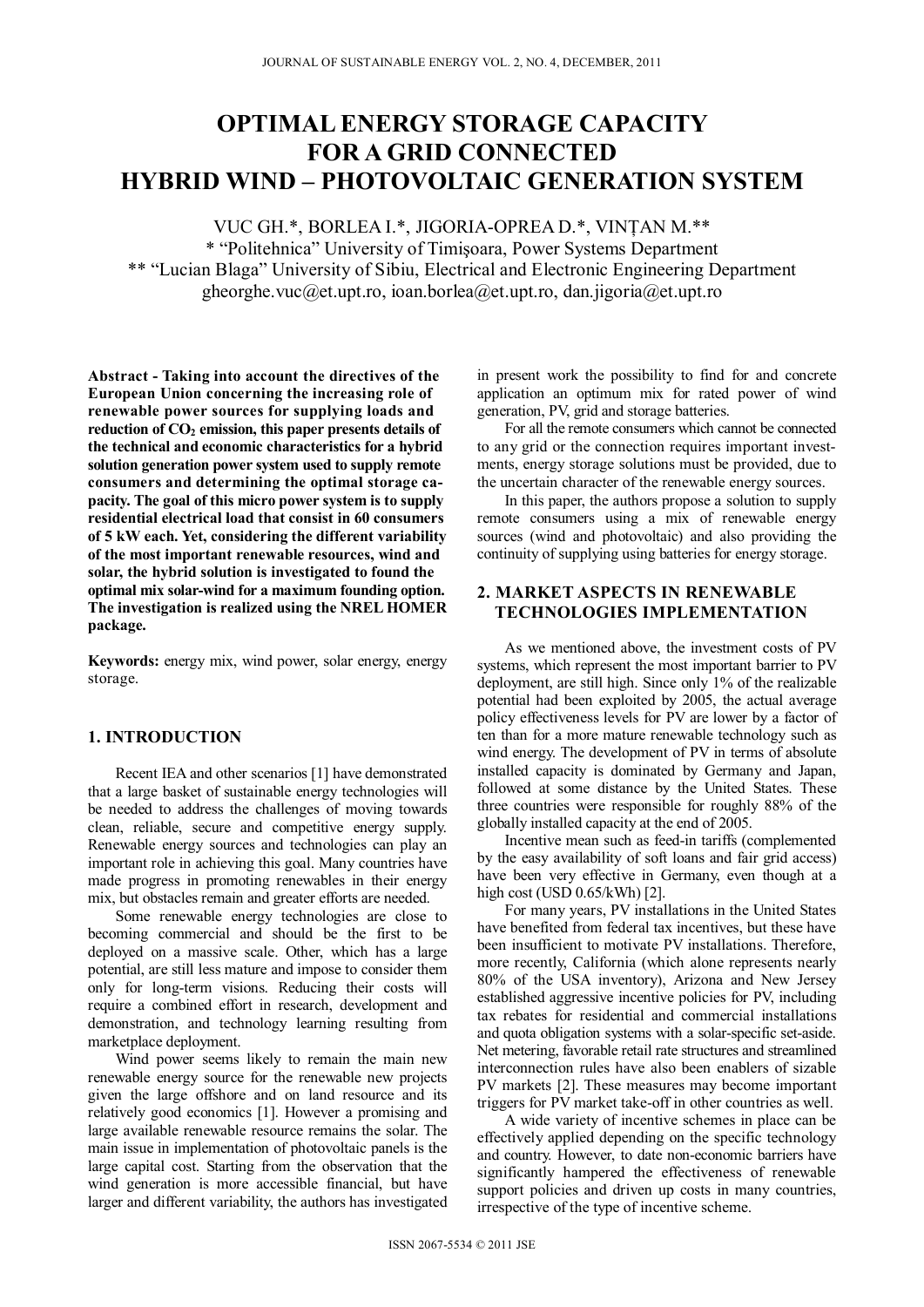#### **3. HYBRID ENERGY SYSTEMS**

Hybrid power systems are considered as combinations of two or more energy conversion devices (including storage) or two or more fuels for the same device [3], [4], that when integrated, can improve the system performances or get over limitations that may be inherent in either.

Hybrid systems are potentially very cost-effective solutions to overcome the handicap of low predictability of renewable resources. For low load applications about 10 kWh/day, wind-PV hybrid systems appear to be already attractive considering the environment aspects too [5].

 The authors investigated to find a reasonable mix between wind an PV such that the equivalent cost of energy be comparable even for greater load applications. Also, the optimum of storage capacity was determined in order to preserve the feasibility of the hybrid energy source solution even in the absence of grid connection.

Each system component is considered having an enough large domain of rated power available: the studied hybrid renewable energy source consists of a 10 to 60 units of 25 kW rated power for wind generation and 1 to 50 kW (peak) PV array as primary energy sources. The excess energy with respect to the load requirement has considered to be stored in a high capacity battery capable to provide power supply even for a few days absence of wind and/or solar source.

#### **4. NUMERICAL SIMULATION**

To model and simulate the large number of possible combinations of sizes for the four elements considered (wind, PV and storage) the authors used free available specialized software, HOMER from NREL.

The HOMER Micropower Optimization Model is a computer model developed by the U.S. National Renewable Energy Laboratory (NREL) [5] to assist in the design of micro power systems and to facilitate the comparison of power generation technologies across a wide range of applications. HOMER models a power system's physical behavior and its life-cycle cost, which is the total cost of installing and operating the system over its life span. HOMER can model grid-connected and off-grid micro power systems serving electric and thermal loads, and comprising any combination of photovoltaic (PV) modules, wind turbines, small hydro, biomass power, reciprocating engine generators, micro turbines, fuel cells, batteries, and hydrogen storage.

Figure 1 presents the system structure without considering grid connection. The wind generation component, the PV generation component, the load, the battery and the converter are considered.

In order to make a good sensitivity analysis were considered for wind generation were considered the rated power between 10 and 60 units of 25 kW each, in step of 5 units.

As concerning the PV generation were considered the rated power between 10 and 100 kW, by steps of 5 kW.

Figure 2 shows the considered wind speed ranging between 4 and 6 m/s with an average value of 5 m/s. Figure 3 gives the photovoltaic irradiance level of the panels whose average value is around between 200 and  $800 \text{ W/m}^2$  with a year average of 4 kWh/m<sup>2</sup>/d.



**Fig. 1. The hybrid system scheme with storage batteries** 



**Fig. 2. Monthly average wind speed** 



**Fig. 3. Monthly average daily radiation** 

Synthetic results for the hybrid system with storage baterries identified two solutions: a hybrid wind-PV solution which determines a COE of 0.15 \$/kWh and a wind solution with a COE of 0.154 \$/kWh (COE -levelized cost of energy). The optimal solution is the hybrid one which considers an optimal combination of 80 kW of PV generation, 35 units of 25 kW wind generation and a battery of 4060 units. The battery is made of strings of 58 units (a total of 70 strings). A string dimension is considered to provide a voltage of 230 V (232 V more exactly), each battery have a 4 V rated power and a capacity of 1900 Ah (7.6 kWh).

The results were obtained in the following conditions: the study time period was 20 years, maximum annual capacity shortage 1 %, annual real interest rate 6 % and capacity shortage penalty 1 \$/kWh.

In figure 4 are presented the results considering the cost of investments in wind and solar energy conversion equipments and in figure 5 was considered a cost reduction to 85% for solar converters and to 90% to wind converters. As it can be observed, in the second scenario, COE values decreases to 0.141 \$/kWh. In both scenarios the price of the energy supplied to the consumer is lower than the actual price for residential consumers (about 0.2 \$/kWh).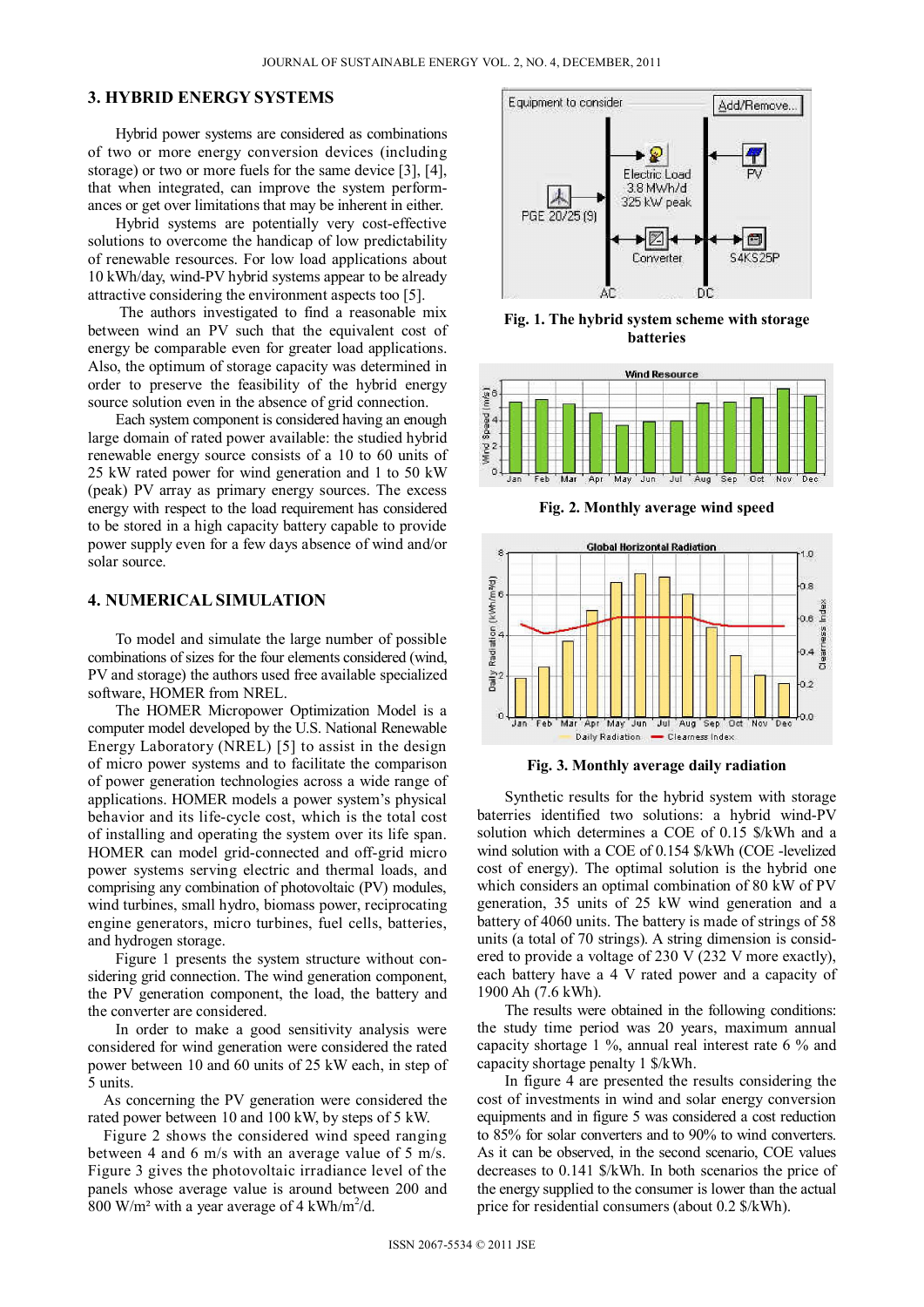| Sensitivity Results                                    |             |    | Optimization Results |      |                          |                           |                     |                       |       |                        |
|--------------------------------------------------------|-------------|----|----------------------|------|--------------------------|---------------------------|---------------------|-----------------------|-------|------------------------|
| Sensitivity variables<br>PV Capital Multiplier 1       |             | ۷  |                      |      | PGE25 Capital Multiplier |                           |                     |                       |       |                        |
|                                                        |             |    |                      |      |                          |                           |                     |                       |       |                        |
| Double click on a system below for simulation results. |             |    |                      |      |                          |                           |                     |                       |       |                        |
| 人口区                                                    | PV.<br>IRW1 |    | PGE25 S4KS25P Conv.  | IkW) | Initial<br>Capital       | Operating<br>Cost (\$/ur) | Total<br><b>NPC</b> | CDE<br>(\$/kWh) Frac. | Ren.  | Capacity:<br>Shortage! |
| 人口区                                                    | 80          | 35 | 4060                 | 400  | \$1,901.000              | 44.520                    | \$2.411.642         | 0.150                 | 1.00. | 0.00                   |

### **Fig. 4. Synthetic results, hybrid system without batteries**

| PV Capital Multiplier 0.85                             |      |                        |                |       |                              |              |             |          |       |          |
|--------------------------------------------------------|------|------------------------|----------------|-------|------------------------------|--------------|-------------|----------|-------|----------|
|                                                        |      | $\left  \cdot \right $ |                |       | PGE25 Capital Multiplier 0.9 | 츠            |             |          |       |          |
| Double click on a system below for simulation results. |      |                        |                |       |                              |              |             |          |       |          |
|                                                        | PV   |                        | PGE25 S4KS25PI | Conv. | Initial                      | Operating    | Total       | COE      | Ren.  | Capacity |
| 人曰冈                                                    | (kW) |                        |                | [kw]  | Capital                      | Cost (\$/vr) | <b>NPC</b>  | (\$/kWh) | Frac. | Shortage |
| 日図                                                     | 80   | 35                     | 4060           | 400   | \$1,757,500                  | 44.520       | \$2.268.142 | 0.141    | 1.00  | 0.00     |

#### **Fig. 5. Sintetic results, hybrid system with batteries**

Figure 6 present the investments, the replacement and the maintenance costs repartition for each component of the micro power system.

Figure 7 present the monthly generated power mix. It can be observed the small contribution of the PV but also the complementarity of the PV source vs. the wind source.

Figure 8 presents the battery state of charge for a year.



**Fig. 6. Costs summary** 



**Fig. 7. Seasonal component share, hybrid system includes batteries** 



**Fig. 8. Battery state of charge** 

In figure 9 is presented a period when the continuity of energy supply is provided by the battery, the renewable resources being unavailable. It must be pointed out that the hybrid power system solution is not feasabile without the storage capacity. It must provide sufficeint capacity to supply the consumer for 8 days. In the absence of the PV source, this interval grows to 9 days.

Figure 10 shows how much the solar source supplyes the load.

Figure 11 shows how much the wind source supplyes the load. As can be seen, in some time intervals, the power production excedes the consumption, but the power excess is not uses in any way. For one year, the energy excess is 1631 MWh, but because the micropower system is not not connected to the grid, the excess cannot be explited.



**Fig. 9. Example of period when the battery supplyes power: blue – the consumer; purple – battery** 



**Fig. 10. Example of period with PV energy production: blue – the consumer; yellow – PV** 





Considering the grid and obtaining benefits by selling the excess power, the value of COE is –0.238 \$/kWh at a sell price of 0.2 \$/kW which makes the return of investment in a very short period. It was limited to zero the possibility of buying power from the grid.

Considering the grid (Fig. 12) and obtaining benefits by selling the excess power, the value of COE is –0.238 \$/kWh at a sell price of 0.2 \$/kW which makes the return of investment in a very short period. It was limited to zero the possibility of buying power from the grid (Fig. 13).